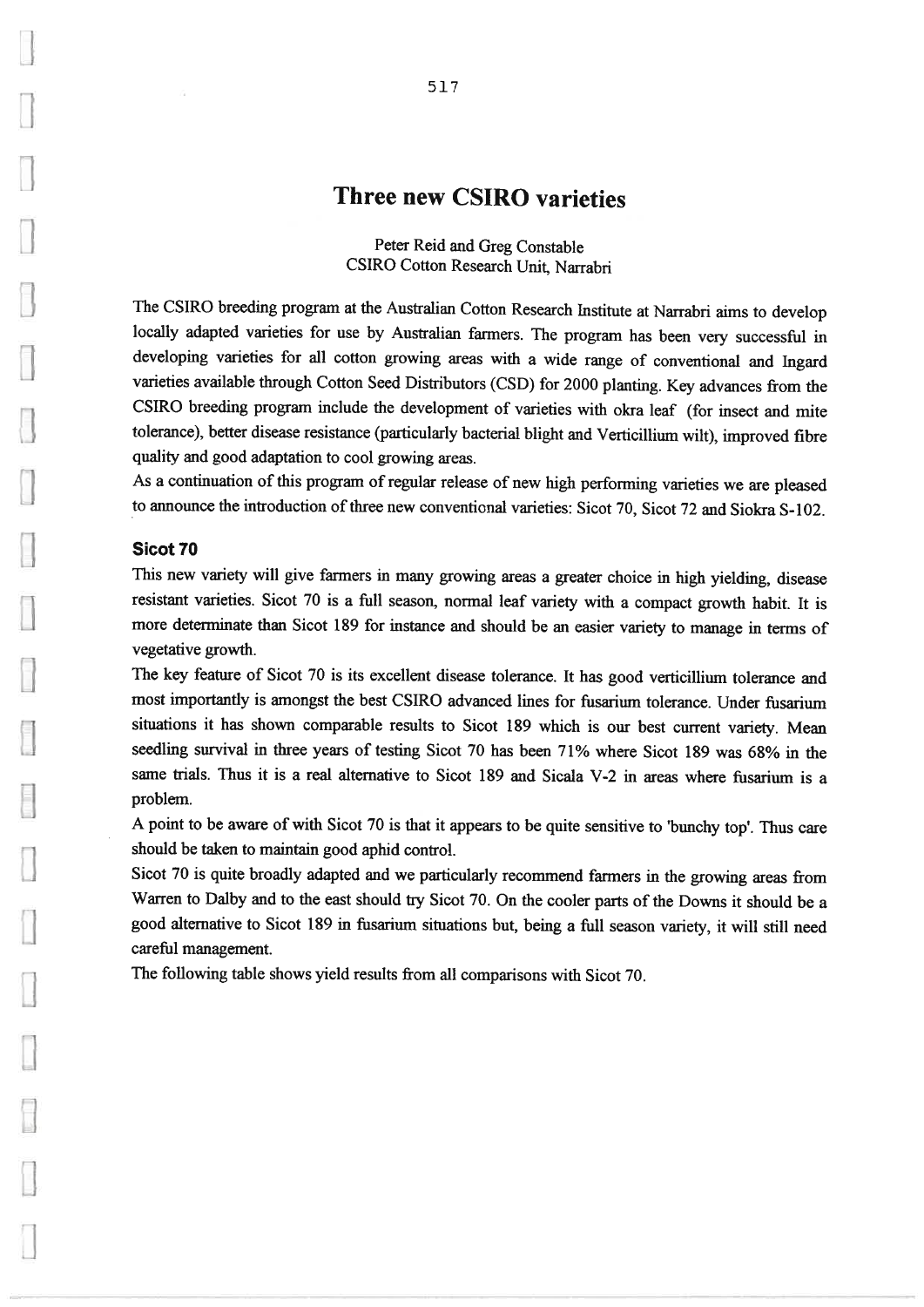Mean yields over 3 years of CSIRO trials (39 trials) Yields as % of Sicala V-2

|            | Mean | Cool | Central | <b>West</b> | <b>North</b> |
|------------|------|------|---------|-------------|--------------|
| Sicala V-2 | 100  | 100  | 100     | 100         | 100          |
| Sicot 189  | 102  | 91   | 102     | 103         | 108          |
| Sicala 40  | 109  | 111  | 110     | 105         | 108          |
| Sicot 70   | 106  | 105  | 107     | 108         | 105          |

 $Cool = eastern$  Downs and upper Namoi

 $Central = Warren to Dalby$ 

 $West = St George to Bourke$ 

 $North = central$  Queensland

In CSD larger scale trials in 1999/2000, Sicot 70 averaged 2% greater yield than Sicala V-2 over seven sites from Brookstead to Warren.

Sicot 70 has good fibre properties, though not as long and strong as Sicala V-2 - hence the 'Sicot' name. The fibre of Sicot 70 is slightly finer, giving a lower micronaire than Sicala V-2, so crop management should allow the crop to mature fully.

## Sicot<sub>72</sub>

This versatile normal leaf variety should prove popular with a wide range of farmers. Sicot 72 is a full season, normal leaf variety of medium stature. A point to note is that Sicot 72 has more leaf hair than our current range of varieties. In many situations this will probably make little difference but there may be occasions when the greater leafroughness will result in more trash in the harvested cotton and slightly lower grades. In five CSD larger scale trials in 1999/2000, Sicot 72 had the same grades as Siokra  $V-16$  - one half grade lower than Sicala V-2.

Sicot 72 has good verticillium tolerance and on early indications appears to have reasonable fusarium tolerance though more observations are required. We do not suggest it be used in confirmed fusarium fields until more fusarium tolerance data is available.

Sicot 72 has shown extremely broad adaptation in our trials and appears suited to most growing areas (Table 2). We are particularly suggesting it be tried in the growing areas from Moree to Dalby and in the areas to the west and north. Thus it will probably overlap with the new Sicot 70 in many areas but it is better suited to the hotter regions than Sicot 70.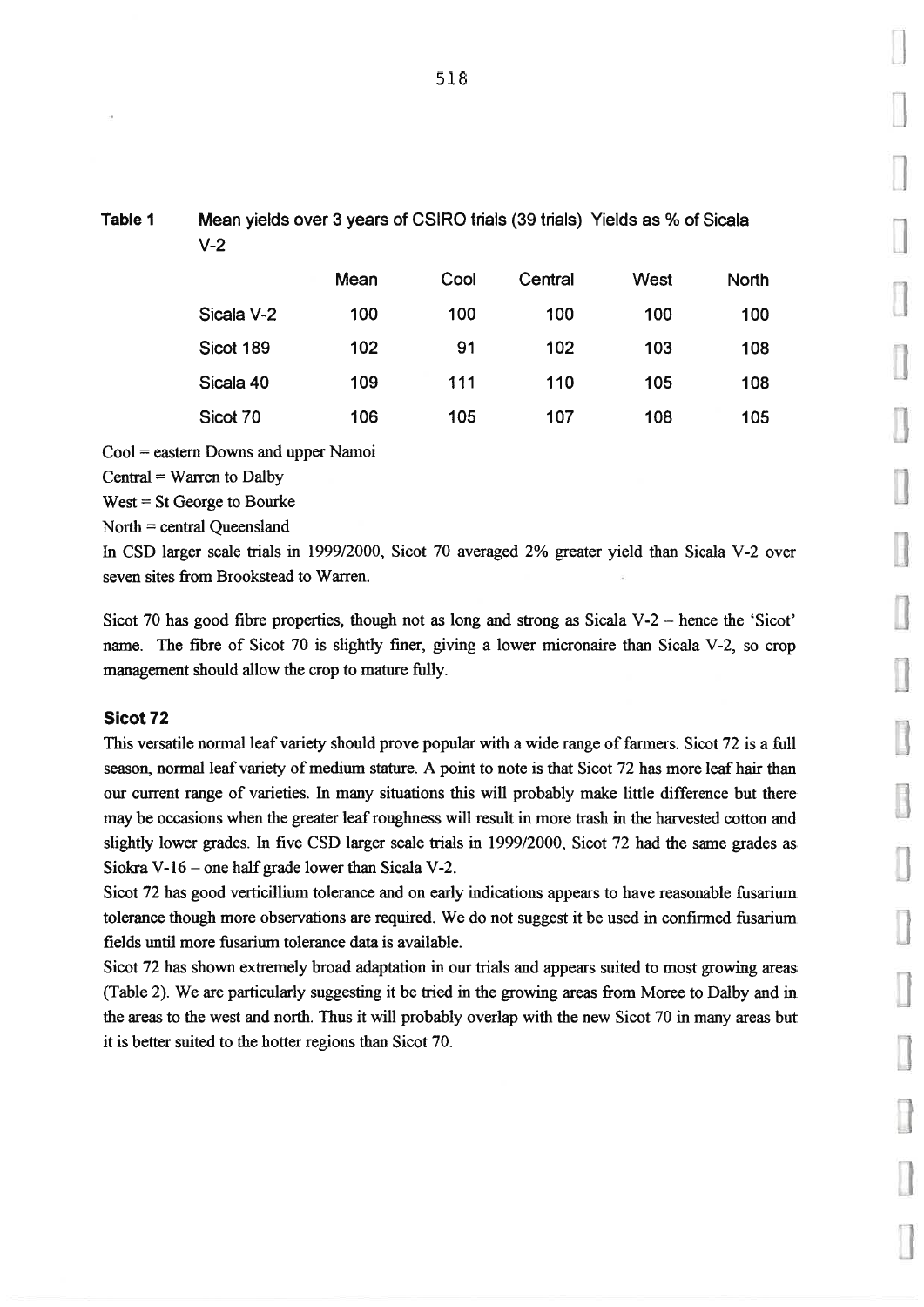| Table 2 | Mean yields over 3 years CSIRO trials (39 trials). (Yields as % of Sicot<br>189) |      |      |         |      |              |  |  |
|---------|----------------------------------------------------------------------------------|------|------|---------|------|--------------|--|--|
|         |                                                                                  | Mean | Cool | Central | West | <b>North</b> |  |  |
|         | Sicot 189                                                                        | 100  | 100  | 100     | 100  | 100          |  |  |

122

108

102

100

103

103

102

105

100

108

108

117

107

102

107

North = central Queensland In CSD large scale trials in Moree, Bourke and Mungindi in 1999/2000, Sicot 72 had 11% higher yield than Sicot 189.

#### Siokra S-102

Sicala 40

Sicot 53

Sicot 72

Cool = eastern Downs and upper Namoi

 $Central = Warren to Dalby$ West = St George to Bourke

This new short season okra leaf variety extends the range of earliness available in CSIRO varieties. Siokra S-102 is very similar in most characteristics to Siokra S-101 but importantly it is slightly earlier - perhaps five or six days faster to maturity. This significant earliness has been achievedwithout any loss of yield. In fact in the cooler target environments Siokra S-102 has out yielded S-101 by 3% in CSIRO trials (Table 3).

Like Siokra  $S-101$ , the new  $S-102$  is a compact plant type with good verticillium tolerance and the typical 'stay green' leaf. S-102 is susceptible to fusarium and should not be grown where the disease is a threat.

An important advantage of S-102 is a slightly higher micronaire than S-101 - this can be very important in cool areas and seasons to avoid micronaire penalties. S-102 also has slightly stronger fibre.

Siokra S-102 is particularly suited to cool growing areas free of fusarium wilt. It provides farmers in these shorter season areas with a little more flexibility without sacrificing yield. The earlier maturityshould be useful in late planting situations in other growing areas.